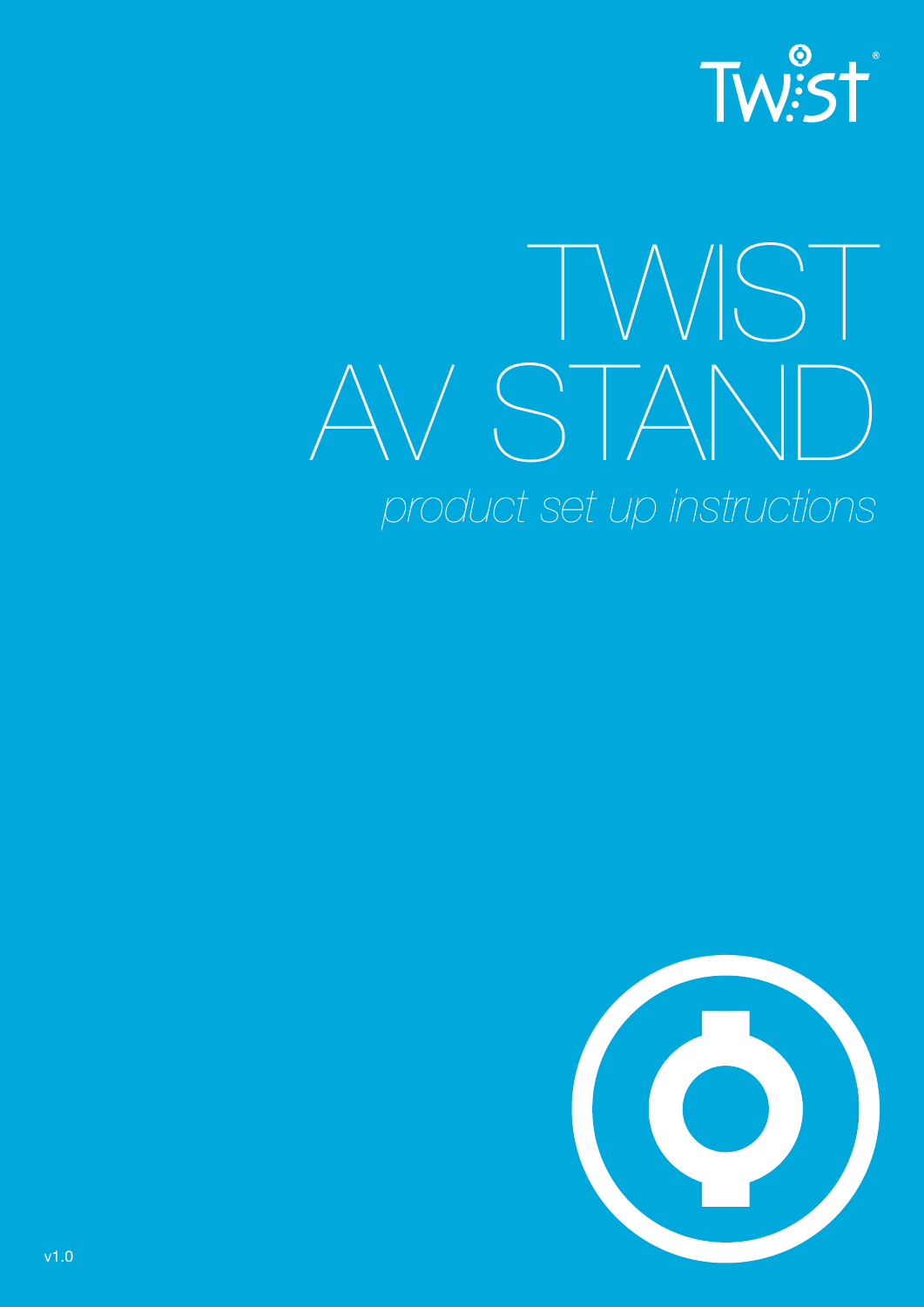

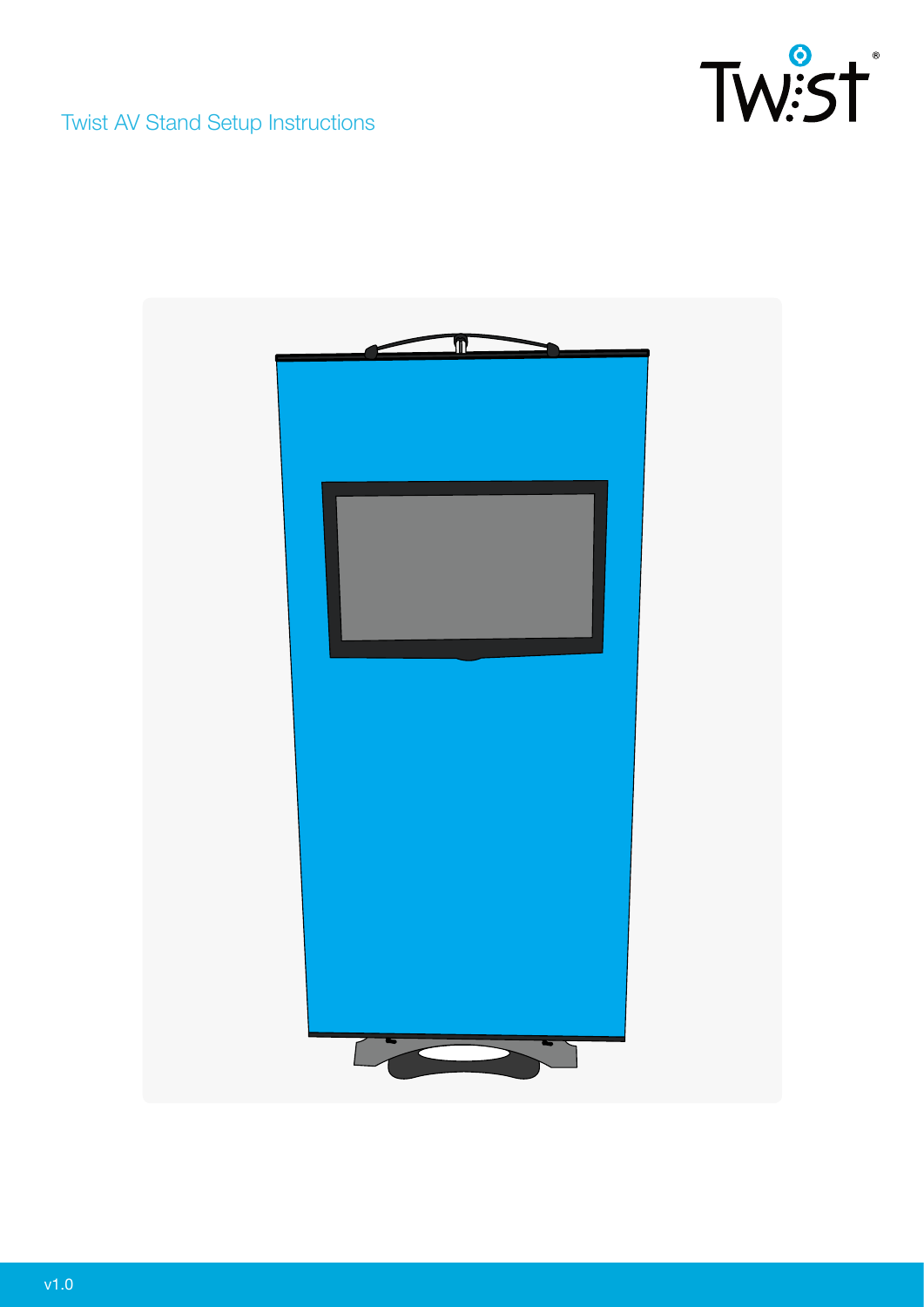



uprights and manoeuvre the TWIST base socket into position.



Slide the bottom AV uprights (orange fixing) on to the AV base, and tighten the orange screws.

**WARNING:** Please ensure orange screws are loosened fully before placing on the base, to prevent the screws resting on top of the locating uprights.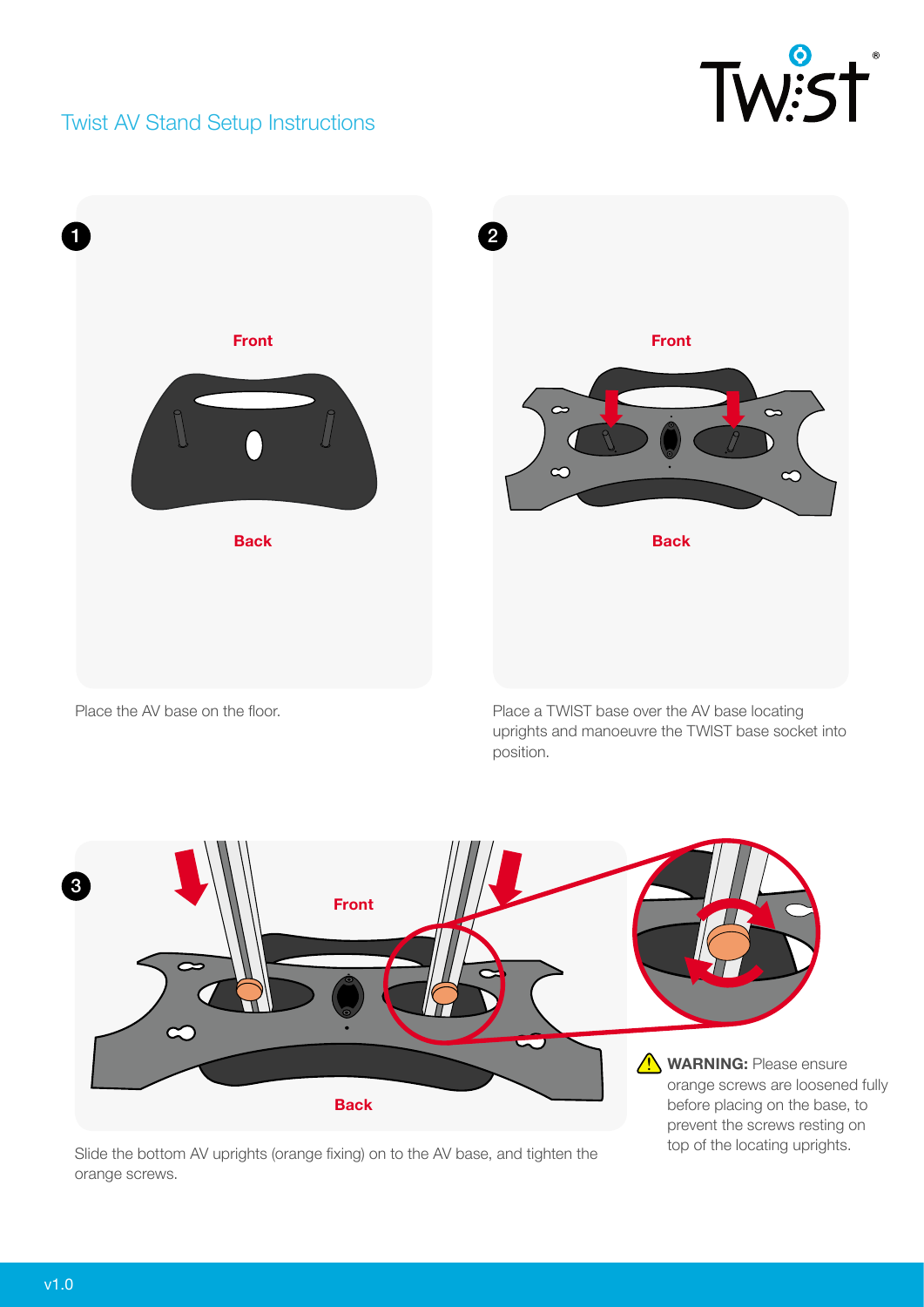



Place the next section of AV upright onto the locating pin and slide a locking pin between the joint and tighten.



Locate the AV crossbeam into position and tighten the locking pins.

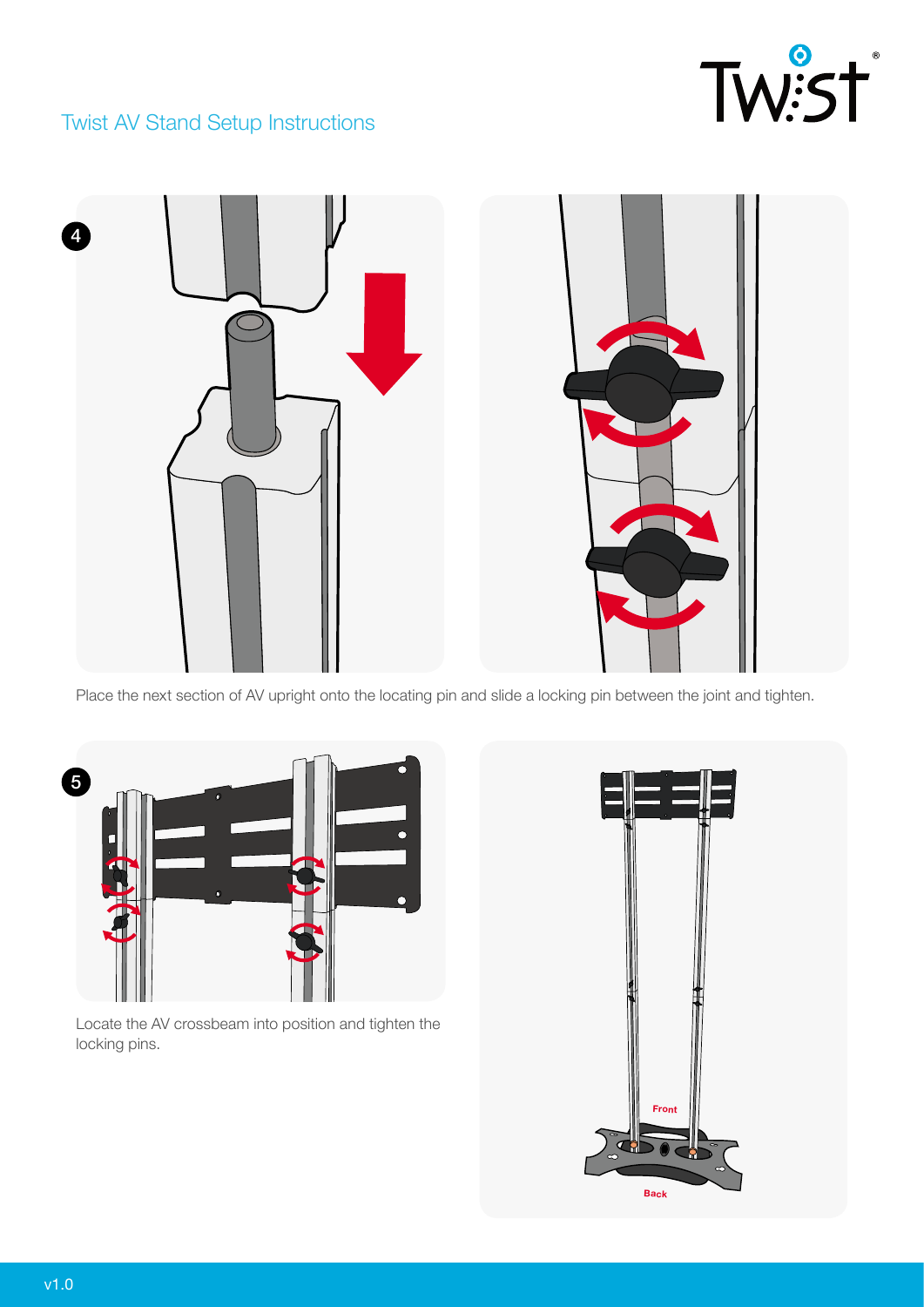



Continue to build the TWIST stand; making sure that the TWIST upright sits behind the AV crossbeam.



Then hang the graphic.

**!** But dont hook the bottom of the graphic until the screen has been positioned on the AV Stand.

Once you have attached the brackets provided to the TV/Monitor screen, manoeuvre the screen into position so that the two brackets sit on top of the crossbeam. Once the screen is in position, further alterations can be made for cables if required. Then hook the graphic to the base.



**WARNING:** Please check the TV vesa mounting holes for compatability.

Vesa mounting holes: **AV 200:**

100mm x 100mm 200mm x 200mm **AV 400:** 400mm x 200mm 400mm x 400mm